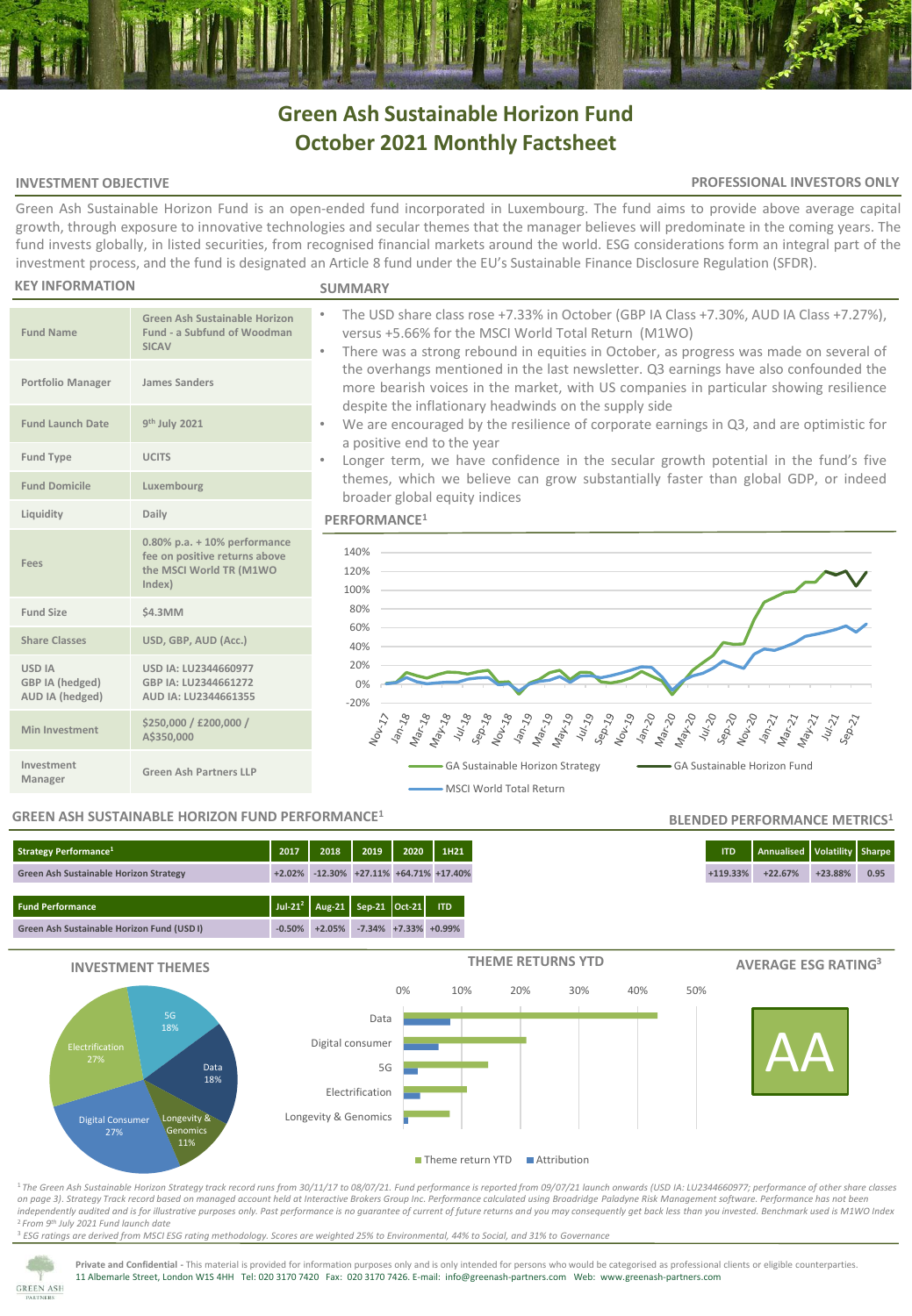#### **SECTOR EXPOSURE**



#### **REGIONAL EXPOSURE BY LISTING**



#### **WEIGHTINGS BY MARKET CAP**

| 0%            | 20%                                           | 40% | 60% | 80%                                                   | 100% |
|---------------|-----------------------------------------------|-----|-----|-------------------------------------------------------|------|
| <b>■</b> Cash | Mega Cap (> \$200BN)<br>$Mid Cap (52BN-10BN)$ |     |     | Large Cap (\$10BN-200BN)<br>Small Cap (\$300MM-\$2BN) |      |

#### **SERVICE PROVIDERS**

| Auditor                 | PricewaterhouseCoopers<br>(PwC)                            |  |  |  |  |  |
|-------------------------|------------------------------------------------------------|--|--|--|--|--|
| Custodian               | Credit Suisse (Lux)                                        |  |  |  |  |  |
| Administrator           | <b>Credit Suisse Fund Services</b><br>(Lux)                |  |  |  |  |  |
| <b>Paying Agent</b>     | <b>Credit Suisse AG</b>                                    |  |  |  |  |  |
| Legal<br>Representative | <b>Credit Suisse AG</b>                                    |  |  |  |  |  |
| Management<br>Company   | <b>MultiConcept Fund</b><br>Management S.A<br>(Luxembourg) |  |  |  |  |  |

#### **FUND UPDATE AND OUTLOOK**

The USD share class rose +7.33% in October (GBP IA Class +7.30%, AUD IA Class +7.27%), versus +5.66% for the MSCI World Total Return (M1WO).

There was a strong rebound in equities in October, as progress was made on several of the overhangs mentioned in the last newsletter. Q3 earnings have also confounded the more bearish voices in the market, with US companies in particular showing resilience despite the inflationary headwinds on the supply side. Taking the US as an example, we are about a third of the way through the reporting season, and earnings have, on average, surprised by around +10% to the upside versus street estimates. So far, sales and EPS growth are running at +18% and +38% YoY respectively – a deceleration from the record-breaking +28%/+110% seen in Q2, however still a very strong growth trajectory. It is fair to say that forward guidance has been more mixed, with snarled supply chains, labour shortages, or raw material prices getting frequent mentions on conference calls. There are some signs that the supply-side inflationary pressures are abating – the Baltic Dry index declined -38% from its peak in October, and gas prices in Europe have collapsed by -44% following a parabolic rise in the last few months. This follows a pattern seen in other commodities such as lumber (-65% from peak in May) and iron ore (-46% from peak in July). Oil prices remain elevated, and the street consensus is that they will remain so, however we would note that OPEC production cuts are still in place (OPEC production is -5MMboe/d or -15% below YE18 levels), and the rationale for maintaining them with oil up in the \$80s is coming under scrutiny from the rest of the world, notably the US administration (US gasoline futures are +55% higher than the 4Yr average).

Turning to the fund, a little less than a third of the holdings had reported Q3 earnings by month end, but for the most part results have been strong, with YoY sales/EPS growth running at +31%/+72% on average.

The top performing theme on the month was Data, which rose +13.61%. The outperformance came in a large part from IonQ, which rose +77.16% in October. Nvidia had a strong month, rising +23.42%, driven by a growing realisation that the computationally intensive ambitions of Metaverse builders such as Facebook will create abundant demand for GPUs. Unity Software also benefitted from the spike in Metaverse interest, rising +19.85%. Microsoft rose +17.63% on solid earnings, overtaking Apple as the largest market cap in the world.

The Electrification theme also had a good month, rising 11.71%. Solar stocks were strong performers in this theme, due to stellar results from Enphase and growing interest in renewables due to COP26.

Renewables stocks were weak over the summer, but together contributed +1.80% of positive fund attribution in October, spread across solar, wind, hydrogen and green utilities. The basic materials component reversed its September decline, driven by a recovery in copper producers.

The Digital Consumer theme rose +3.26% in October, with the underperformance largely driven by electronic payments companies such as PayPal (- 10.61%), Global Payments (-9.26%), and Visa (- 4.93%). Visa gave a somewhat bearish outlook for cross-border payments, currently at 86% of 2019 levels, but not expected to recover fully until mid-2023. Amazon reported mixed results in their Retail business, and guided to low profitability this holiday season due to labour shortages and shipping costs. Underperformance from these constituents was partially offset by a strong month for Coinbase (+40.42%), TCS Group (+11.55%) and Alphabet  $(+10.75\%)$ 

5G returned +2.61%. The theme was held back by lacklustre performance from Samsung Electronics, which declined -4.45% on concerns over a slowdown in memory chip demand. Cell tower companies had generally good earnings but underperformed the market as a group due to rising government bond yields. This was partially offset by a solid month for Marvell Technology (+13.68%) and Broadcom (+9.64%).

Finally, the Longevity & Genomics theme underperformed, rising just +1.00% in October. Early stage biotech has basically been in a bear market since reaching all time highs in February (S&P Biotech ETF -28% since then [XBI]). The longer journey to profitability makes these kinds of companies vulnerable to the rising interest environment, however it is a sector that is in the early stages of major disruptive innovation due to the convergence of gene sequencing, gene editing, and artificial intelligence. It is also worth mentioning the theme returned +162% in 2020, so a pause might be expected.

Looking ahead, we are encouraged by the resilience of corporate earnings in Q3, and are optimistic for a positive end to the year. The pace of the global recovery will continue to be scrutinised closely, and the normalisation of monetary policy in the US and Europe may induce bouts of volatility in equity markets, however we have confidence in the long term secular growth potential in the fund's five themes, which we believe can grow substantially faster than global GDP, or indeed broader global equity indices.